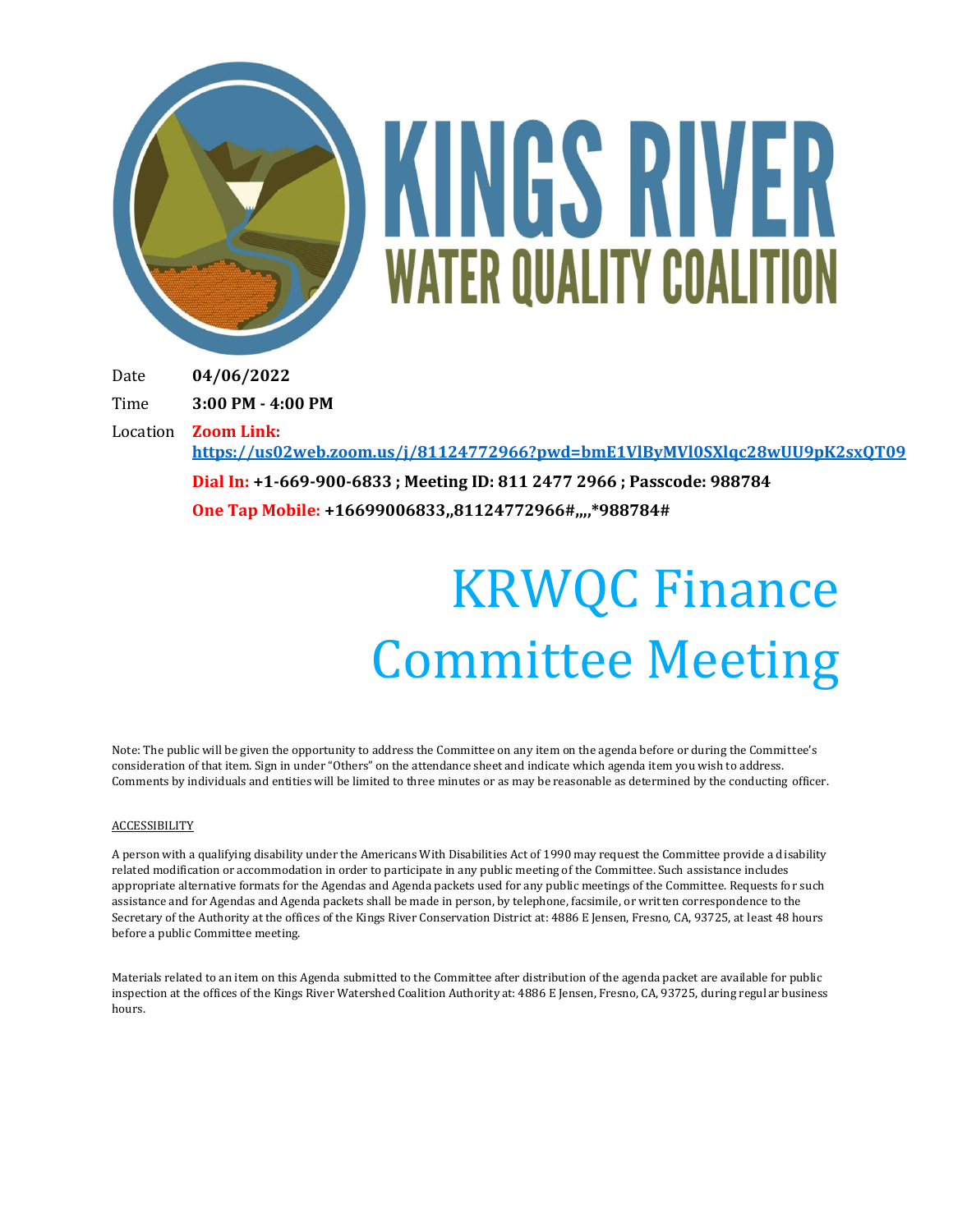### **Agenda - 6 April 2022**

| 1              | <b>CONVENE</b>                                                                                                                                                                                                                                             |  |
|----------------|------------------------------------------------------------------------------------------------------------------------------------------------------------------------------------------------------------------------------------------------------------|--|
|                | The meeting will be called to order and a quorum established.                                                                                                                                                                                              |  |
| $\overline{2}$ | <b>Teleconference KRWQC Finance Committee Meetings</b>                                                                                                                                                                                                     |  |
|                | The Committee may decide to take action to meet via<br>teleconference/webconference and to continue teleconference/webconference<br>meetings as provided for in Government Code Section 54953(e) as amended by AB<br>361 (2021), finding either/both that: |  |
|                | 1. A declared state of emergency exists and the state of emergency continues<br>to directly impact the ability of the members to meet safely in person,<br>and/or                                                                                          |  |
|                | 2. State or Local officials continue to impose or recommend measures to<br>promote social distancing.                                                                                                                                                      |  |
|                | If the Committee does not take this action, the meeting will adjourn and the next<br>meeting will be in-person.                                                                                                                                            |  |
| 3              | <b>Additions to or Deletions from the Agenda</b>                                                                                                                                                                                                           |  |
|                | Matters may be added to the agenda only as permitted by the Brown Act. Matters<br>may be deleted from the agenda for any reason.                                                                                                                           |  |
| 4              | <b>Public Presentation</b>                                                                                                                                                                                                                                 |  |
|                | Presentations by the Public on matters under the jurisdiction of the Committee,<br>whether on the agenda or not, limited to a timeframe set by the Committee Chair.                                                                                        |  |
| 5              | <b>Approval of Minutes</b>                                                                                                                                                                                                                                 |  |
|                | The Committee will consider approving the February 11, 2022 Finance Committee<br>Meeting minutes.                                                                                                                                                          |  |
|                |                                                                                                                                                                                                                                                            |  |